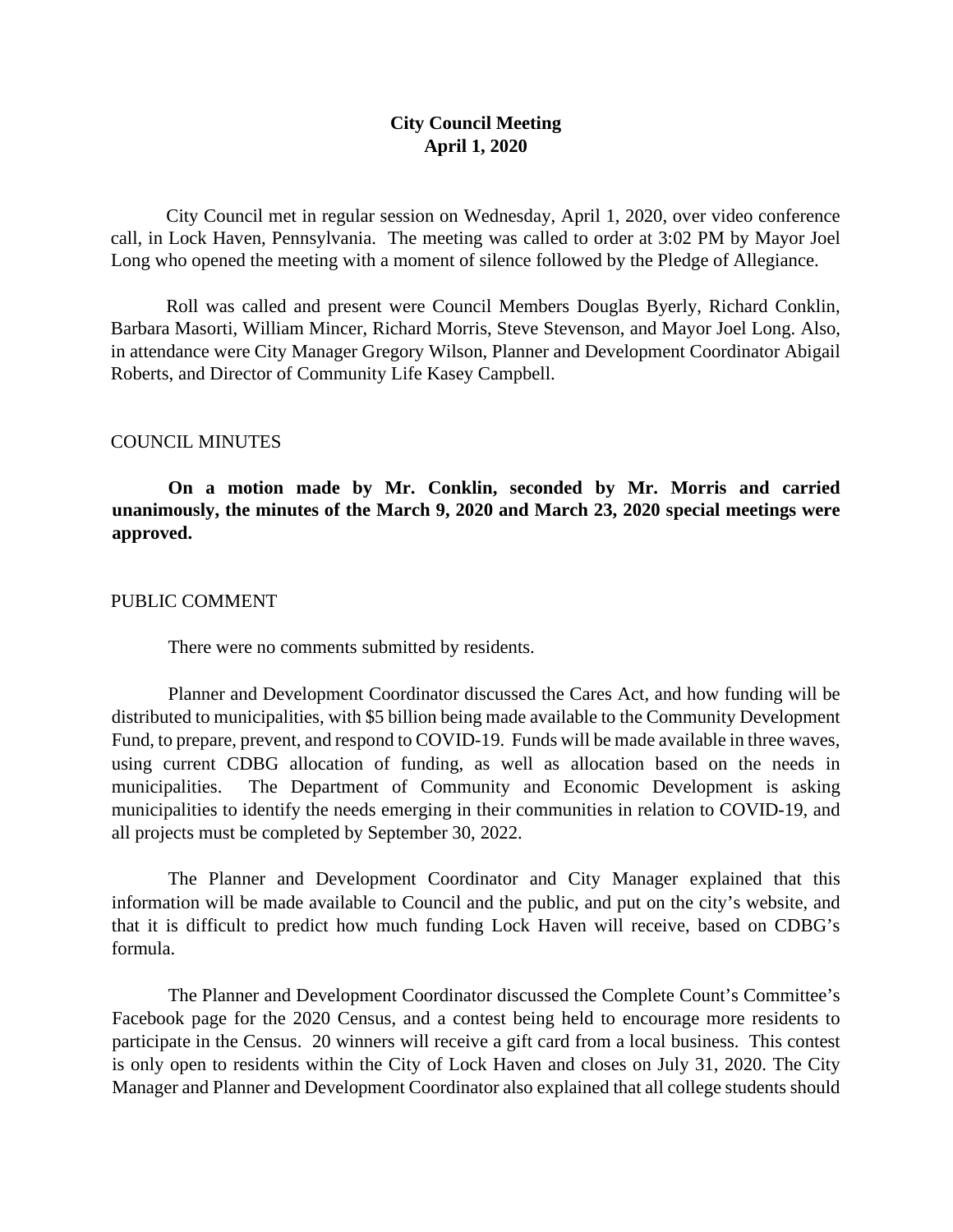be counted where they would normally be living on April 1, and not where they are living due to the COVID-19 shut down.

The Planner and Development Coordinator gave an update of the 2020 Comprehensive Plan, and announced that a survey is available online, and encouraged residents to participate in the survey.

Mr. Stevenson asked if the City received a PML survey regarding economic losses related to COVID-19. The City Manager explained that the City responded right away to the FEMA survey, and will fill out the PML survey if time allows.

### **CORRESPONDENCE**

The City Manager notified Council of Comcast's response to help Americans get connected to the internet during the Stay-At-Home Order, by offering free services to those in need.

### UNFINISHED BUSINESS

Council considered the second reading of Ordinance No. 2020-05, providing for installment payments of the 2020 Real Estate Taxes. This is for individuals and businesses in the community that were financially impacted by COVID-19 and allows for four installment payments. The first quarter payment must be made by May 4, 2020, in order to participate in the payment plan. Mr. Long commented that this was well received by the public during this crisis and thanked the City Manager for his actions in this ordinance.

**On a motion made by Mr. Conklin, seconded by Mr. Mincer and carried unanimously, the Ordinance was adopted on second reading.**

### NEW BUSINESS

Council considered Resolution No. 1374, extending and amending the Proclamation of the State of Emergency. The items put into place on March 18, 2020 were extended, and also provides for the furlough of 24 employees beginning April 13, 2020. The City Manager noted that this decision is not a reflection of behavior, but is for the health and safety of the employees, and the intention is to have employees return to work based on the Commonwealth's guidelines. **On a motion made by Mr. Morris, seconded by Mr. Byerly and carried unanimously, the resolution was adopted.**

Council considered the distribution of the Clinton County Community Foundation Stephen Poorman Small Business Development Fund proceeds for 2019 and 2020. The City Manager explained the funds in the amount of \$20.27 will be distributed to the 48 local businesses in the Downtown Central Business District that were forced to close due to COVID-19. **On a motion made by Mr. Mincer, seconded by Ms. Masorti and carried unanimously, Council approved the distribution of funds.**